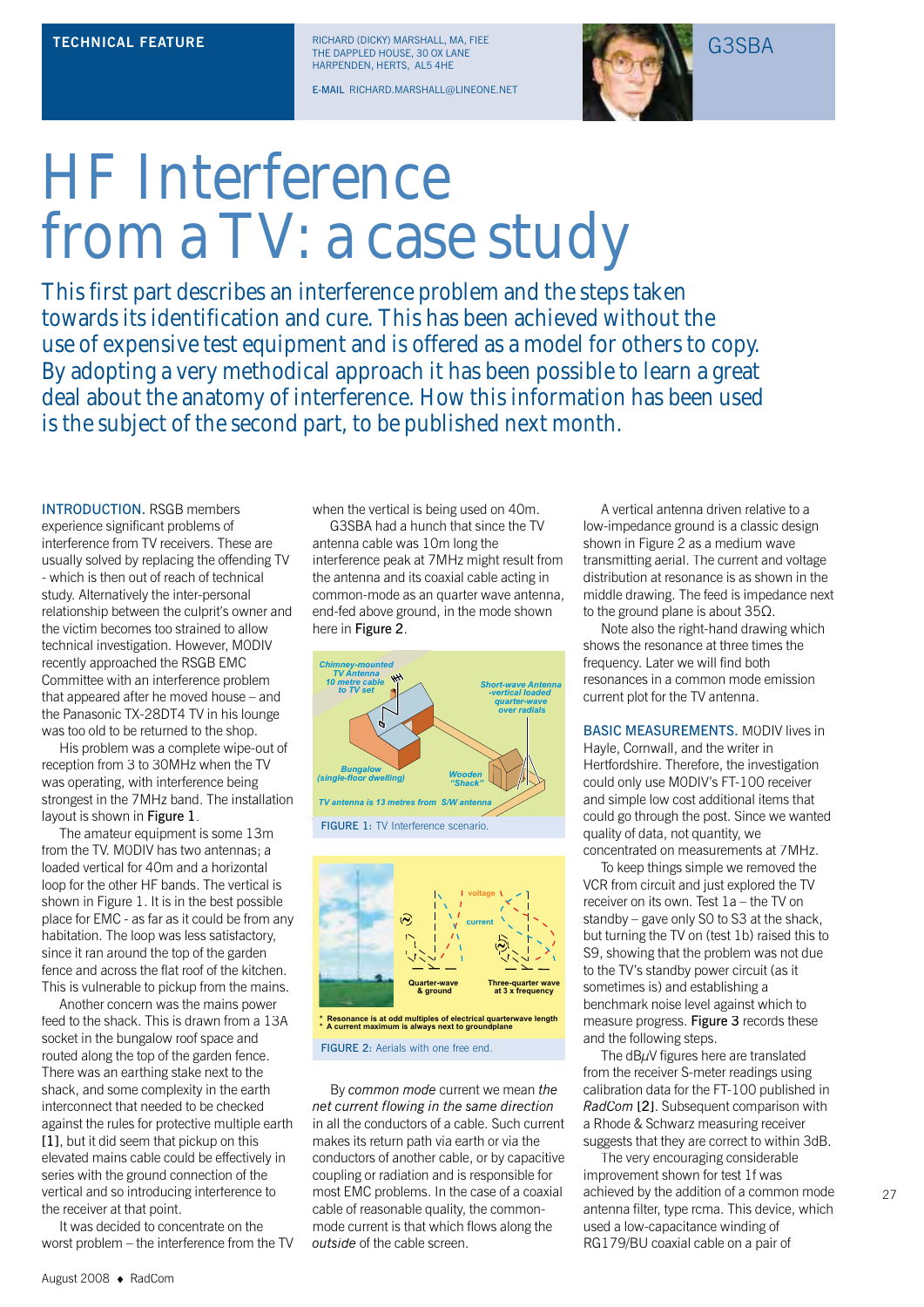carefully chosen ferrite toroids, is shown in Photo 1. Measurements on a similar filter showed that it had an impedance of 3,000Ω at 7MHz and behaved as a very lossy inductor with a phase angle of 22°. This measurement and others associated with this work were made with a homemade N5EG vector network analyser [3].

The mains filter rcmm used for test 1e comprised a similar toroidal common mode filter in series with a differential-mode filter,

and so had slightly higher impedance.

We did, of course, try the two filters together, and found the further improvement set out in Figure 3 tests 1c and 1d. However, substitution of the RSGB antenna filter HPFS (whose common mode impedance was a higher value – but capacitive) for test 1g showed worse performance.

This really interesting result confirmed that the antenna cable was operating near resonance, as was expected from the postulated quarterwave vertical antenna operation mode, and that the reactance of the filter contributed to the tuning – detuning



rcma.

it in the inductive case and bringing it closer to a matched resonance in the capacitive case. It follows, however, that the HPFS would out-perform the toroid at some other frequencies. This tuning effect has serious implications for the design of commonmode filters: For effective general-purpose use over a wide frequency range they need to have substantially *resistive* impedance – not too capacitive or too inductive.

We also made a number of tests using specially made 3-wire 13 amp toroidal filters at each end of the fence-top mains cable. These are not reported in detail here since they showed that the coupling route from culprit to victim was not conduction to the shack via the mains wiring. The situation might have been very different had we used M0DIV's horizontal loop.

The observation from Figure 3 that a filter in series with the antenna is 20dB more effective than a similar filter in the mains lead was very clear evidence that the interference current in the antenna cable was greater than that in the mains cable – which invalidates the CISPR13 measuring method used by manufacturers. This was reported to the TV's makers and to the CISPR/I/WG2 Multimedia Emission

located directly in front of a central heating radiator, and measurement showed that cross-connecting the radiator to the antenna cable outer (Photo 3) considerably affected the interference current flow in the antenna cable – increasing it at some frequencies and decreasing it at others. From this it was clear that the resonance effects already noted were of the TV antenna and mains cables *in combination*. A mains 'ground' connection is a very uncertain thing at radio



*Braid-breaker is 8dB worse than ferrite - but this is probably a resonance effect*

frequencies. However it must be best in principle to minimise the complexity of the RF situation by connecting all possible metalwork together to form the lowestimpedance earth that is possible without compromising electrical safety. Having understood the

FIGURE 3: Experiments with common-mode filters.



PHOTO 2: The TV antenna cable shield experimentally connected to the radiator. The grey ring in the upper view is the current transformer used for the measurements to be described in Part 2.

Standard committee, which resulted in the professional measurements and standards activity that will be discussed next month.

INSTALLATION EARTH. The TV was powered from a 'Protected Multiple Earth' TN-C-S mains distribution system. It was

situation with just the TV operating it was time to restore the SCART cable to its normal interconnection to a VCR, and route the TV antenna connection via the VCR. We then explored the effect of these extra connections by measuring the commonmode interference current flowing in each of these cables. No additional filters of any sort were present during these tests.

The dB $\mu$ A figures in Table 1 were obtained with the shielded clip-on 1:5 ratio current transformer in Photo 3. This was used with the same FT100 receiver as before – but that was now brought into the lounge and battery powered.

Readings were taken from the receiver S-meter and converted into  $dB\mu V$  as before and thence to dBμA using the current transformer calibration. Accuracy should be similar to the  $\pm 3$ dB established for the FT100. The fluctuations noted are variations with TV picture content.

These current measurements show that:

The antenna cable current shows strong maxima at 7MHz and 24 to 28MHz. These maxima appear to correspond to the common mode low-impedance resonance of the TV antenna cable in its quarter-wave and three-quarter wave modes as discussed above. Once again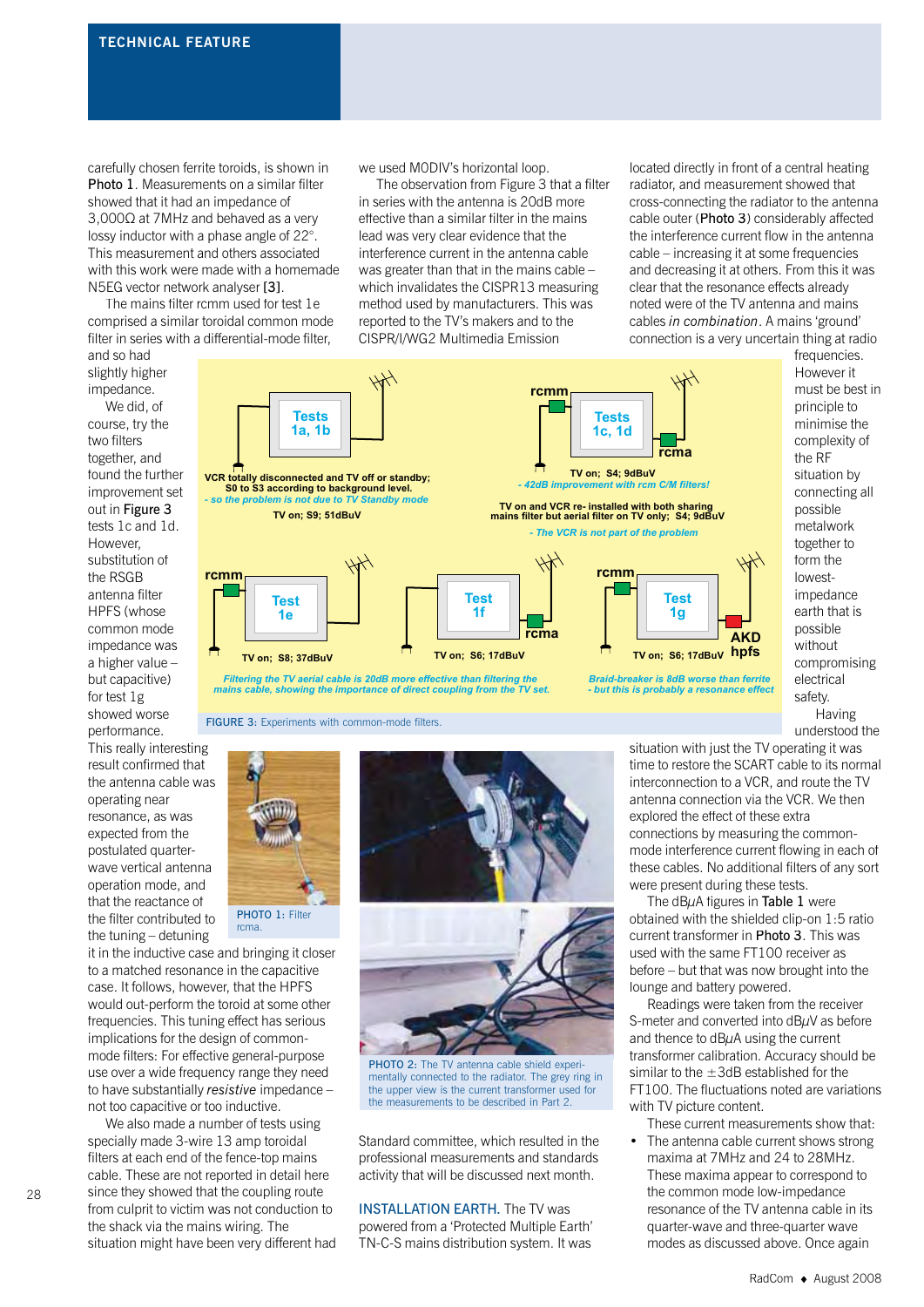#### TABLE 1: Common-mode current flow on the SCART and other cables. The units are dBμA.

| <b>MHz</b> | Antenna<br>Cable    | Mains<br>Cable | <b>SCART</b><br>Cable |
|------------|---------------------|----------------|-----------------------|
| 1.8        | $-3$ to $+10$       | $\le -10$      | 10                    |
| 3.5        | 22                  | 10             | 10                    |
| 7.0        | 37                  | 22             | 37                    |
| 10.0       | $2$ to $10$         | 1 <sub>0</sub> | 10                    |
| 14.0       | 10 <sub>to</sub> 22 | -6             | 10                    |
| 18.0       | $-9$                | $\lt -10$      | 10                    |
| 21.0       | $-3$ to $+10$       | $\le -10$      | 22                    |
| 24.0       | 37                  | 22             | 22                    |
| 28.0       | 37                  | 1 <sub>0</sub> | 10                    |
| 50.0       | $\le -10$           | $\lt -10$      | $\lt -10$             |

we are reminded that for a comparison of real-life emission with standard test parameters the possibility of lowimpedance resonance of external cabling must be considered.

• In almost every case the interference current on the mains cable is less than that on either the antenna cable or the SCART cable. *We may conclude that the EMC filtering within the TV is only effective for the mains lead.*



PHOTO 3: G3SBA's wide-band current transformer, shown disassembled. This view shows how the 5 turn secondary winding on the lower half-core is shielded with copper foil and PCB laminate. Once assembled round the cable-on-test the two halves are held tightly together by the elastic bands.

The current flowing between the TV and the VCR is relatively large. If we take an installation-sized view this suggests that if a TV set is used with a VCR, then it is a waste of time putting a common-mode choke at the TV set's antenna connection, since interference current would simply flow from the TV via the

SCART cable to the VCR and thence onto the actual antenna cable. This teaches that from the Standards point of view it is equally important to limit the emission from the TV's SCART port since this becomes an antenna port upon connection to the VCR. However, for an existing installation such as that at M0DIV the antenna filter should just be moved to the point where the antenna plugs into the VCR.

When this was done M0DIV's problems were largely fixed.

We had identified a number of interesting issues to take to TV manufacturers and to the International Standards community. These will be the subject of next month's article.

#### WEBSEARCH

[1] www.rsgb.org/emc/pdfs/leaflets/

- emc7protectivemultipleearthingmembers.pdf [2] Yaesu FT-100 Transceiver review by Peter Hart, *RadCom*, June 1999, pp29-32
- [3] A Low-Cost 100 MHz Vector Network Analyzer with USB Interface, Tom McDermott, N5EG, and Karl Ireland, *QEX* July/August2004, pp3-14

### \*\*\*LAST CHANCE TO BUY\*\*\*

# Take this great radio on holiday

The Eton E5 is a power packed world class portable radio with full worldband coverage including SSB reception (LSB, USB & CW). This radio features AM, FM and shortwave coverage, 700 programmable memory presets with Station Name, Built-in antennas for AM, FM and shortwave, Clock, Sleep Timer and Alarm functions with World Zone settings It is supplied complete with luxury soft carrying case, stereo earphones, extension shortwave aerial and mains power supply/charger.

Specifications

- 150kHz 29.999MHz in 1kHz steps
- · Highly sensitive
- . Continuously variable BFO for SSB / CW
- · 700 programmable memories
- · Selectable Narrow/Wide bandwidth

Dimensions: 167W x 105H x 27D mm, Weight: 346g, Power: 4 x AA alkaline or mains adapter/charger (included) For only £59.95 plus £4.95 p&p (UK only). See website for a full description.

The members' offer for this hugely popular radio ends 31st August (or whilst stocks last). So if you want to take advantage of this £30.00 saving order today!



Order today Tel: 01234 832 700 or see www.rsgb.org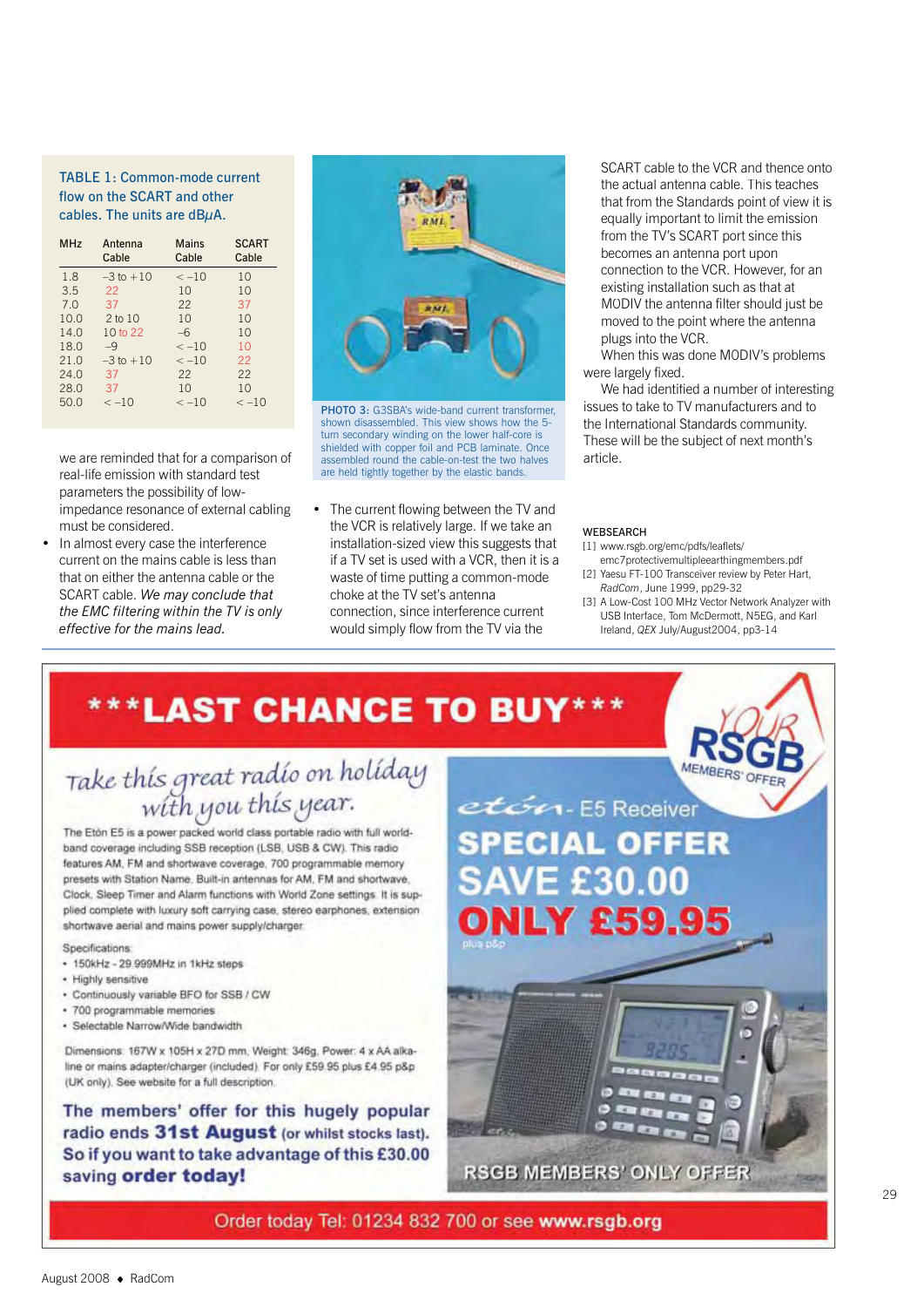RICHARD (DICKY) MARSHALL, MA, FIEE, FInstP **TECHNICAL FEATURE** RICHARD (DICKY) MARSHALL, MA, FIEE, FInstP<br>THE DAPPLED HOUSE, 30 OX LANE HARPENDEN, HERTS, AL5 4HE

E-MAIL RICHARD.MARSHALL@LINEONE.NET



### HF Interference from a TV part 2: Design Quality and International Standards

The first part of this article described the analysis of the interference problem at M0DIV and the steps taken to fix it. Along the way much was learnt about the route for such interference. In this second part, the ways in which TV designers may prevent such interference are analysed by G3SBA. He then describes the present status of the relevant International Standards, the work that is in hand for future improvement and how the opportunity was seized to make an input to it. He also discusses the wider implications for cable-borne emission and sets out the case for tighter limits for the common-mode interference introduced into antenna cables.



PHOTO 4: M0DIV's TV being tested by CISPR/I/WG2 members in the test laboratory

THEORETICAL ANALYSIS. For product EMC standards it is accepted that conducted emission and immunity is the prime concern at low radio frequencies, and that radiated effects predominate at high frequencies. This distinction is based upon the (rather over-simplified) fact that for equipment to be an efficient antenna its largest dimension must be a significant part of a wavelength. If its dimension is less than that then most radiation will come from the associated cables. Accordingly the crossover point is

based on equipment size, and is generally set at 30MHz, where a tenth-wavelength is 1 metre. This choice of frequency is almost certainly too high for a large-screen TV whose screen diagonal may nowadays be considerably larger than 1 metre.

Cable emission is the result of commonmode current flow and so it is necessary to understand the sources and relative magnitudes of common mode current flow in the various cables connected to an electronic product.

Consider the common-mode equivalent circuit of the product shown in Figure 4. A TV receiver is shown but the approach would equally applicable to any other equipment or system. For simplicity we start by considering a product with just a mains supply cable and an antenna cable.

The TV can be visualised as having three connection routes or 'ports', as shown here. Each has the possibility in principle of having an associated emission source and current flow. (Magnetic emission is a possible complication that is not considered here). The measurements reported in Part 1 showed that there must be substantial interference current flow through the capacitance Ce in the case of a 28" CRTtype TV receiver. Therefore we should come up with an estimate for the value of Ce.

Figure 5 shows the situation simplified to two concentric spheres. The inner one represents the TV and the outer represents earth. We can now use Gauss's formula to determine the capacitance between the spheres.

It can be seen that the capacitance is approximately proportional to the TV size and not too sensitive to the proximity of its surroundings. Whilst the earthed surroundings of a real TV do not form a concentric sphere this approximation leads to a relatively small error as may be seen from a comparison between the last two lines of the table.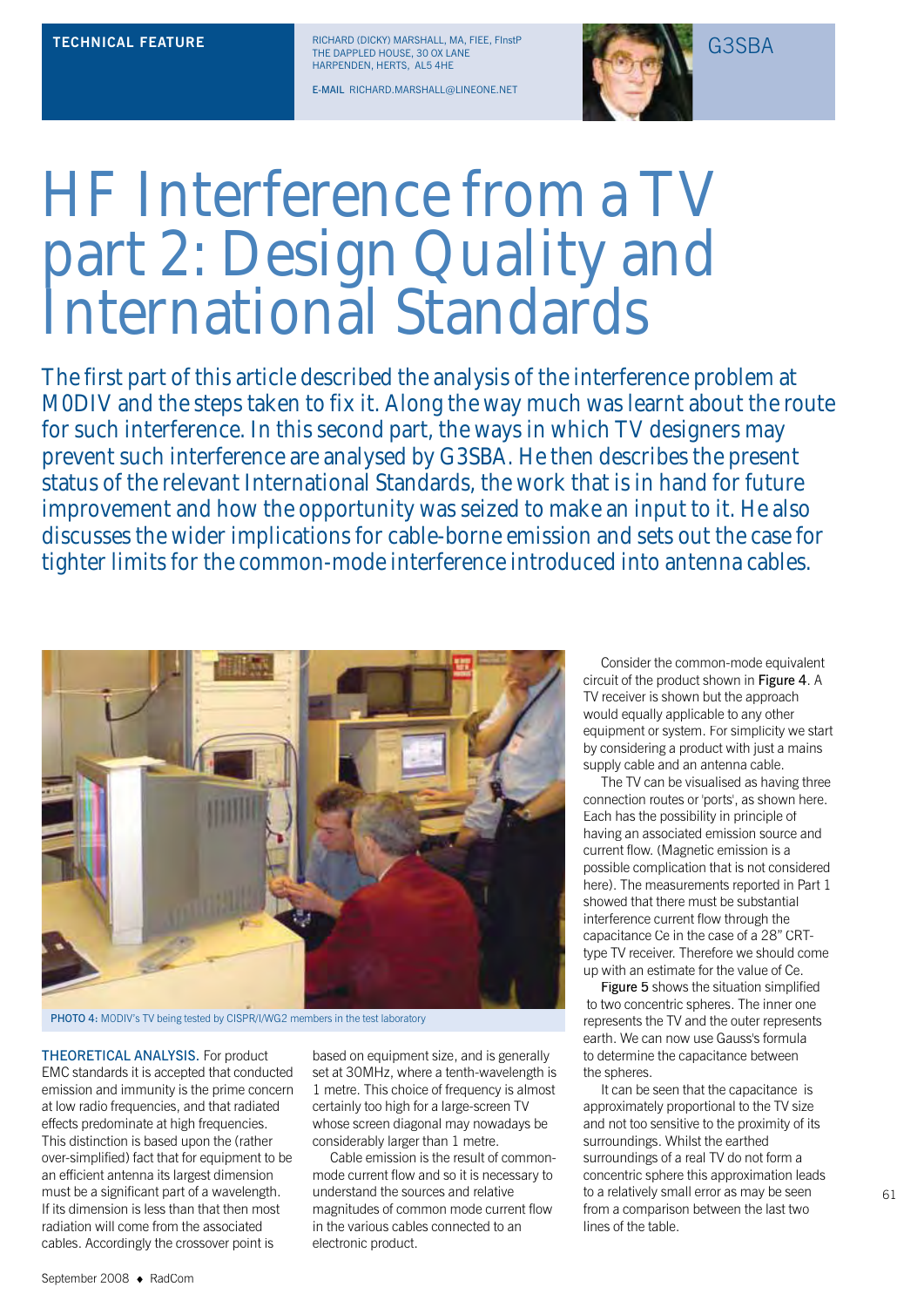The reactive impedance figures in the right-hand column, by comparison with the typical 150Ω transmission line impedance of a cable in common mode with an earth return, show that the impedance to ground should not be neglected in any of the tabled scenarios. Of course, since the enclosure port is capacitive, its impedance is inversely proportional to frequency and so in most cases below 1MHz it will not provide an important route for interference current.

The enclosure port certainly has a more serious effect for larger EUTs such as largescreen TVs that have become more commonplace in the last 15 years.

#### SOURCES OF EMISSION FROM A TV. Is

it possible for the three common-mode voltage generators Va, Vm and Ve to exist in practical TV and other multimedia equipment? All three will result from circuit features within today's electronics, aggravated in some cases with poor shielding and poor arrangement of the internal ground

connections.

#### Specific causes are as follows:

- Vm will certainly result from differentialmode to common-mode conversion within the main and standby switched-mode power supplies.
- Ve will result from the operation of TV display screens as well as from any of the conductors internal to the EUT that carry high potential high frequency voltages, such as switched mode power supplies, line scan circuits and video drive circuits. Plasma displays operate with a 200kHz,  $\pm$  200V switching supply applied to a large number of transmission lines across the display tube face. This has a trapezoidal

waveform whose harmonic content may easily be emitted. For TVs with CRTs the line scan and video drive waveforms will have components in the HF bands. LCD TVs have a high voltage, high frequency backlight supply – typically 1kV RMS at 50kHz. The possibility of external interference is limited since it must be a good sine wave to avoid interference to the rest of the receiver's electronics!

• A voltage Va driving the antenna in common mode might result from coupling to the intermediate frequency (IF) or local oscillator frequency (LO) circuitry due to finite impedance of equipment conductors between the tuner and the remainder of the receiver. This is probably the least likely source of emission in present-day equipment -



FIGURE 4: A basic multimedia equivalent circuit

#### C (pF) =  $4 \times \pi \times e_0 / (1/a - 1/b)$

*where*  $π = 3.142$ ,  $eo = 8.845$ , and a and b are the diameters *of the inner and outer spheres respectively in metres.*

|                    |                   | <b>EUT radius</b> Surround radius Capacitance |                  | Impedance $@$ 30MHz |
|--------------------|-------------------|-----------------------------------------------|------------------|---------------------|
| Portable 12" TV    | 0.15m             | 0.90 <sub>m</sub>                             | 20 <sub>pF</sub> | 2650                |
| Domestic 24" TV    | 0.30m             | 0.90 <sub>m</sub>                             | 50 <sub>pF</sub> | $106\Omega$         |
| Large 36" TV       | 0.50m             | 0.90 <sub>m</sub>                             | 125pF            | 420                 |
| Well-spaced 36" TV | 0.50 <sub>m</sub> | 3.00 <sub>m</sub>                             | 67 <sub>pF</sub> | $80\Omega$          |





but Vm and Ve will still drive the antenna cable.

The best and cheapest way for the manufacturer to deal with these interference sources is as part of the product design of the circuitry concerned. Local shielding, minimising stray capacitance (particularly in transformers) and control of voltage rise times are all important. If the problem is left until later then much more expensive

filtering may be required.

The integration of computing and TV technologies has resulted in products which each have many different cabled connections – both analogue and digital. To filter these separately is clumsy and expensive. The ultimate example of this is the common-mode choke. At HF it is a large, costly component that (as discussed

in Part 1) cannot be guaranteed to work in all situations. Careful product design can reduce the emission on all connections at the same time at much lower cost.

#### DID M0DIV'S TV MEET THE EMISSION

STANDARD? Working through fellow members of the British Standards Institution's Product EMC committee, G3SBA submitted a paper [4] covering the above matters to the relevant International Standard Committee. Contacts then arranged for the TV to be checked by its manufacturer.

The manufacturer's in-situ plots of

peak common-mode (common mode) current against frequency shown in Figure 6 cover both the antenna cable and the mains cable.

Note that the antenna current is typically 8dB higher than the mains current. This confirmed directly what we had already concluded from the results of inserting filter chokes. We return to this topic in the next section.

Note also the broad maximum at 7.5MHz, which is still enhancing emission at 7MHz – confirming the initial theory that the TV antenna acts as a resonant HF vertical. The three-quarter-wave resonance is also evident at around 25MHz.

The narrow spikes are currents induced from strong broadcast transmitters – note the peaks in the medium-wave band (0.5 to 1.5MHz) and in the 31m band (9MHz).

We found that the 7.5MHz TV noise maximum moved to 6MHz when the ground connection to the TV was supplemented by connection to the radiator as in Photo 2 last month. This confirmed that the resonant frequencies were dependent on the antenna



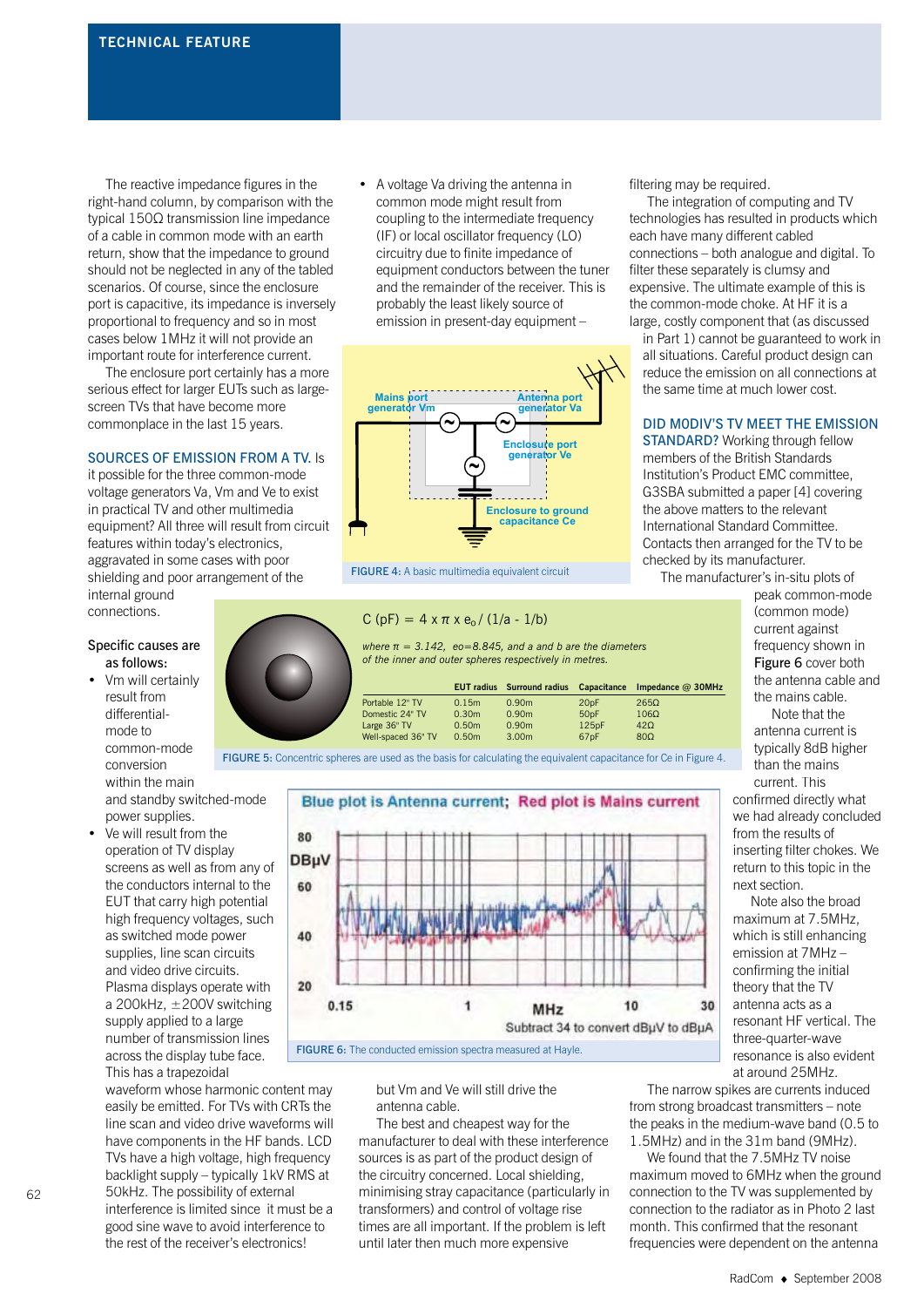



and earth system as well as on the TV itself.

Note the antenna current peak at 7.5MHz of 68dBµV that is equivalent to  $34dB\mu$ A. From this it is possible to estimate the actual radiated power. Assuming that the TV antenna is acting as a quarter-wave monopole over ground with  $37.5\Omega$  input impedance it may be calculated that the power input from the TV is 93nW. Assuming 0dB antenna gain (the theoretical gain is 2dB) the field at 10 metres – the conceptual "protection distance" within a domestic environment – is  $44.5$ dB $\mu$ V/m.

Whilst under CCIR rules the "Amateur Service" is not entitled to any protection, this interference level is above the 40dBμV/m CCIR service area field strength for AM broadcast transmitters. Since reception of such transmitters requires a signal/noise ratio of 30 to 40dB the common-mode current launched onto the antenna by the TV is some 35 to 45dB too high even for shortwave broadcast reception to be of the quality intended. Broadcast reception will be degraded over a considerable area around the TV.

PROFESSIONAL TESTING. The TV was then moved to an EMC test house. First it was tested to EN55013 (=CISPR13). At the present time this is the product standard for "Sound and television receivers and associated equipment". It requires no direct test on the antenna connection, but seeks to infer the antenna current from

measurements on the mains lead carried out with the antenna terminals first isolated and then grounded. Since the plot with the antenna floating was almost identical at high frequencies and only a few dB lower below 10MHz, only the plot with the antenna grounded is shown here in Figure 7.

The purple plot is of the average current in 9kHz bandwidth and is to be compared with the blue limit line. The green plot is of the corresponding peak value. This is to be compared with the red limit line, though if it is too close a time-consuming but lower quasi-peak measurement may be substituted.

It can be seen that the TV receiver meets the requirements comfortably – even though it had produced serious interference. One calls to mind the broad obligation in the EC EMC Directive to "not cause undue interference".

Note the peaks at 7, 14 and 28MHz that were close in frequency to those observed in the on-site test. There is an unfortunate coincidence of the TV's inherent 7MHz emission peak with the user's TV antenna resonance.

Conformance to CISPR13 is quite inadequate to allow short-wave reception nearby.

#### THE IMPLICATIONS FOR THE PROPOSED "MULTIMEDIA" EMISSION

STANDARD. In view of the convergence between Radio/TV equipment and

computers there are plans to replace the different standards for these by a single CISPR32 standard that will cover both. This new standard provides an opportunity to make significant changes to the requirements. G3SBA's contacts were able to convene a meeting of some interested members of the international multimedia emissions working group to witness the above laboratory tests and to make further tests.

First we compared the common-mode RF currents in the mains and antenna cables under laboratory conditions. To do this a current transformer was first applied to the mains cable, with the antenna cable grounded. This translated the curve of the previous plot to the changed measuring method. The general shape was as before and the maximum current peaks at 7 and 24MHz were at about 21dBuA peak in 9kHz bandwidth – that is  $11\mu$ A.

Using the same method we measured the antenna cable current as shown in Figure 8. From 500kHz to 30MHz this current is larger than the mains noise current. The increase is about +5dB from 500kHz to 5MHz, rising to  $+10$ dB at 10MHz and peaking to +20dB at 14MHz. This is the third piece of evidence that brings into question the assumption of equal mains and antenna currents that underlies the existing standard.

The peaks at 7, 21 and 28MHz are reminiscent of those observed at Hayle but



**The ARRL RFI Book** 

**Practical Cures for Radio Frequency Interference** 

There are two kinds of radio amateurs. Those who have interference problems and those who get on the air! This eagerly awaited second edition of the ARRL RFI Book has been compiled team of experts ARRL to give the best advice available on every type of radio frequency interference (RFI).



The ARRL RFI Book covers a wide range from automotive to television, from computers to DVD players and from audio equipment to telephones. There are also includes resources for tackling power line noise, cable television interference, and RFI solutions for other electrical devices

If it's a device that can be affected by interference, including your radio receiver, you'll find practical cures in this book

Size 208x273mm, 336 pages ISBN 9780-8725-9989-5

Non Member's Price £19.99 RSGB Member's Price £16.99

Order today online www.rsgbshop.org or Tel. 01234 832 700